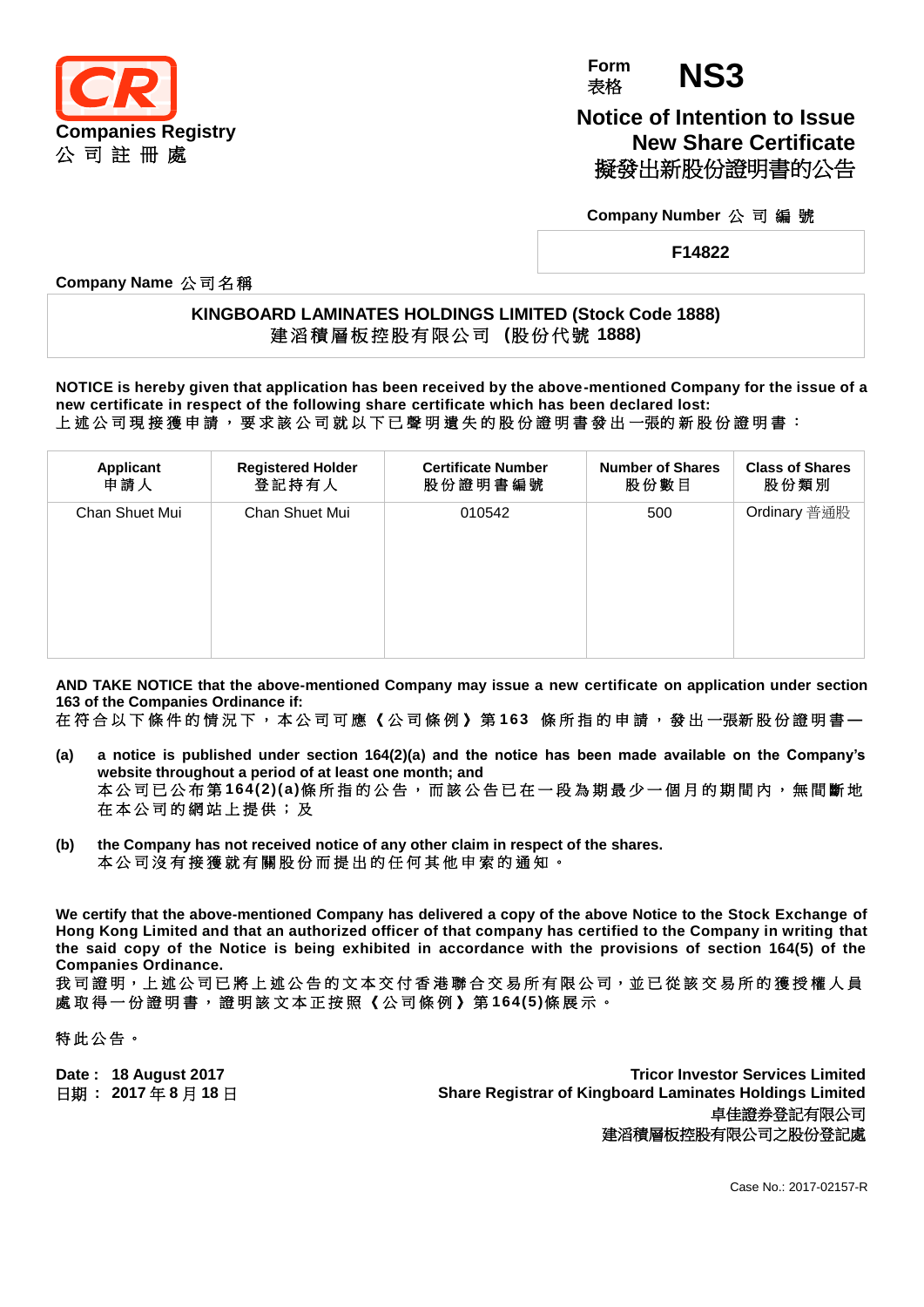

**Form Form NS3** 

**Notice of Intention to Issue New Share Certificate** 擬發出新股份證明書的公告

**Company Number** 公 司 編 號

**F14822**

**Company Name** 公 司 名 稱

## **KINGBOARD LAMINATES HOLDINGS LIMITED (Stock Code 1888)** 建 滔 積 層 板 控 股 有 限 公 司 **(**股 份 代 號 **1888)**

**NOTICE is hereby given that application has been received by the above-mentioned Company for the issue of a new certificate in respect of the following share certificate which has been declared lost:** 上 述 公 司 現 接 獲 申 請 , 要 求 該 公 司 就 以 下 已 聲 明 遺 失 的 股 份 證 明 書 發 出 一張的 新 股 份 證 明 書 :

| Applicant  | <b>Registered Holder</b> | <b>Certificate Number</b> | <b>Number of Shares</b> | <b>Class of Shares</b> |
|------------|--------------------------|---------------------------|-------------------------|------------------------|
| 申請人        | 登記持有人                    | 股份證明書編號                   | 股份數目                    | 股份類別                   |
| Yu Kam Mei | Yu Kam Mei               | 095456                    | 500                     | Ordinary 普通股           |

**AND TAKE NOTICE that the above-mentioned Company may issue a new certificate on application under section 163 of the Companies Ordinance if:**

在 符 合 以 下 條 件 的 情 況 下 , 本 公 司 可 應 《 公 司 條 例 》 第 **163** 條 所 指 的 申 請 , 發 出 一張新 股 份 證 明 書 **—**

- **(a) a notice is published under section 164(2)(a) and the notice has been made available on the Company's website throughout a period of at least one month; and** 本公司已公布第 **164(2)(a)**條所指的公告,而該公告已在一段為期最少一個月的期間內,無間斷地 在 本 公 司 的 網 站 上 提 供 ; 及
- **(b) the Company has not received notice of any other claim in respect of the shares.** 本 公 司 沒 有 接 獲 就 有 關 股 份 而 提 出 的 任 何 其 他 申 索 的 通 知 。

**We certify that the above-mentioned Company has delivered a copy of the above Notice to the Stock Exchange of Hong Kong Limited and that an authorized officer of that company has certified to the Company in writing that the said copy of the Notice is being exhibited in accordance with the provisions of section 164(5) of the Companies Ordinance.**

我司證明,上述公司已將上述公告的文本交付香港聯合交易所有限公司,並已從該交易所的獲授權人員 處 取 得 一 份 證 明 書 , 證 明 該 文 本 正 按 照 《 公 司 條 例 》 第 **164(5)**條展示。

特此公告。

**Date : 18 August 2017 Tricor Investor Services Limited** 日期 **: 2017** 年 **8** 月 **18** 日 **Share Registrar of Kingboard Laminates Holdings Limited** 卓佳證券登記有限公司 建滔積層板控股有限公司之股份登記處

Case No.: 2017-02042-R